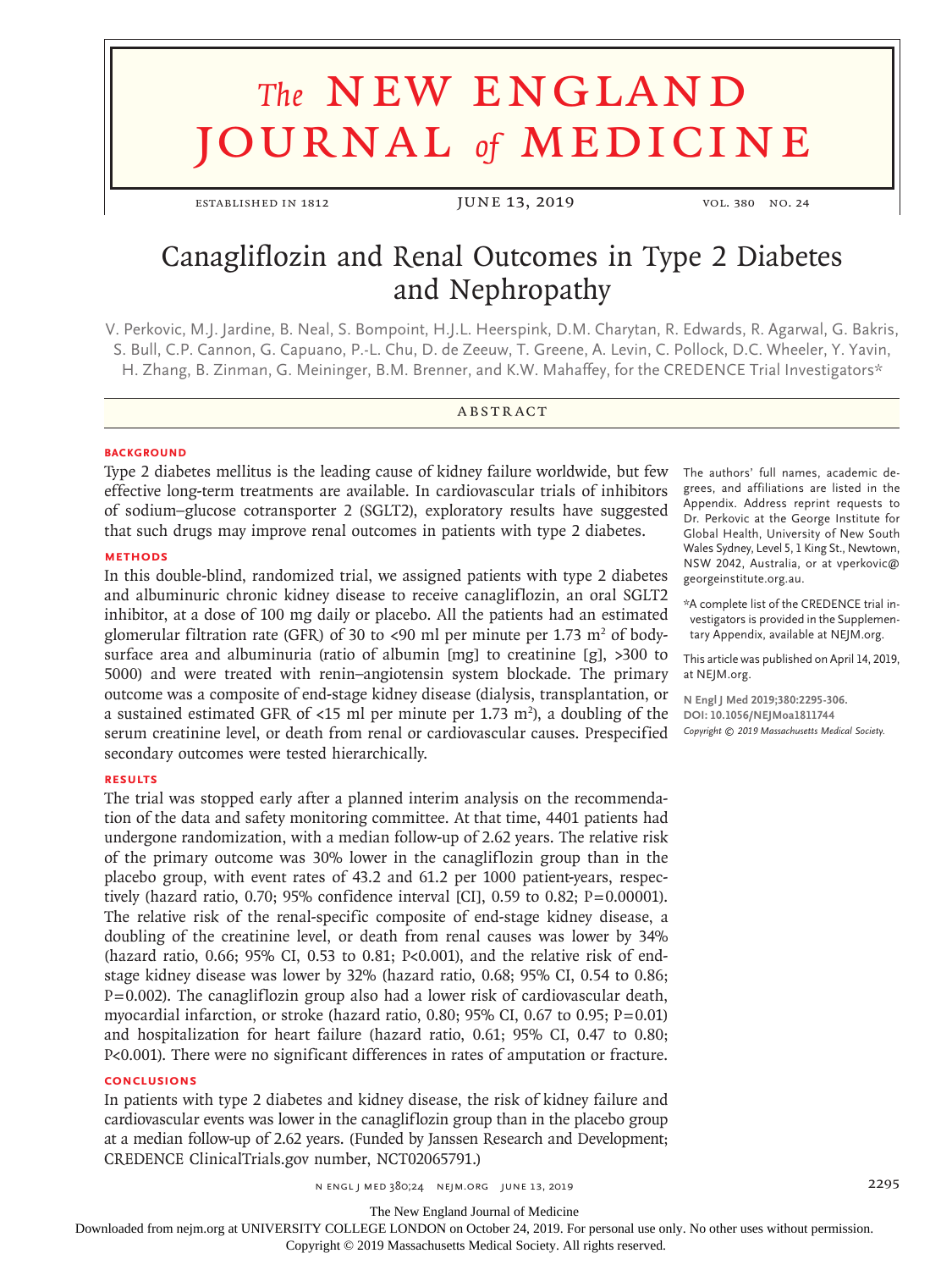*A Quick Take is available at NEJM.org*

THE INCREASING PREVALENCE OF TYPE 2<br>diabetes during recent decades<sup>1</sup> is the<br>primary factor accounting for the substan-<br>tial global increase in end-stage kidney disease. diabetes during recent decades<sup>1</sup> is the primary factor accounting for the substantial global increase in end-stage kidney disease. Currently, more than 3 million people worldwide are estimated to be receiving treatment for kidney failure, with predictions that the number will increase to more than 5 million by 2035.<sup>2</sup> The only currently approved treatment for renoprotection in patients with type 2 diabetes is renin– angiotensin system blockade, which was first shown to be effective 18 years ago. $3,4$ 

Inhibitors of sodium–glucose cotransporter 2 (SGLT2) were developed to lower blood glucose levels in patients with type 2 diabetes. In several trials designed to meet regulatory requirements for cardiovascular safety, investigators found reductions in cardiovascular events with SGLT2 inhibitors.5-7 Secondary and exploratory analyses of these trials suggested that SGLT2 inhibition might improve renal outcomes; however, some uncertainty persisted, since relatively few patients reached end-stage kidney disease and the trial patients were at low risk for kidney failure.<sup>7-9</sup> We designed the CREDENCE (Canagliflozin and Renal Events in Diabetes with Established Nephropathy Clinical Evaluation) trial to assess the effects of the SGLT2 inhibitor canagliflozin on renal outcomes in patients with type 2 diabetes and albuminuric chronic kidney disease.

#### Methods

#### **Trial Design and Oversight**

Details regarding the design of this randomized, double-blind, placebo-controlled, multicenter clinical trial have been published previously.10 The protocol (available with the full text of this article at NEJM.org) was reviewed by relevant regulatory authorities and ethics committees responsible for each trial site. The trial was sponsored by Janssen Research and Development as a collaboration between the sponsor, an academic-led steering committee, and an academic research organization, George Clinical, with operational implementation by IQVIA, a contract research organization. Technical editorial assistance provided by MedErgy was funded by the sponsor.

Members of the steering committee designed the trial, supervised its conduct, and were responsible for reporting the results. Analyses were performed by the sponsor and independently confirmed at George Clinical with the use of original data. The first and last authors drafted the first version of the manuscript, and all the authors contributed to revisions. The decision to submit the manuscript for publication was made jointly by all the authors, who vouch for the completeness and accuracy of the data and for the fidelity of the trial to the protocol.

# **Patients**

Patients were eligible if they were at least 30 years of age and had type 2 diabetes, with a glycated hemoglobin level of 6.5 to 12.0% (6.5 to 10.5% in Germany, according to a country amendment). They were also required to have chronic kidney disease, defined as an estimated glomerular filtration rate (GFR, as calculated by the Chronic Kidney Disease Epidemiology Collaboration formula) of 30 to <90 ml per minute per 1.73 m<sup>2</sup> of body-surface area and albuminuria (urinary albumin-to-creatinine ratio, >300 to 5000, with albumin measured in milligrams and creatinine in grams), as measured in a central laboratory. There was a prespecified plan to include approximately 60% of patients with an estimated GFR of 30 to  $<00$  ml per minute per 1.73 m<sup>2</sup>.

All the patients were required to be receiving a stable dose of an angiotensin-converting–enzyme inhibitor or angiotensin-receptor blocker for at least 4 weeks before randomization; a stable dose was considered to be either the maximum labeled dose or a dose not associated with unacceptable side effects. Dual-agent treatment with an angiotensin-converting–enzyme inhibitor and an angiotensin-receptor blocker, a direct renin inhibitor, or a mineralocorticoid-receptor antagonist was not allowed.

Patients who had suspected nondiabetic kidney disease or type 1 diabetes, had been treated with immunosuppression for kidney disease, or had a history of dialysis or kidney transplantation were excluded. Full inclusion and exclusion criteria are described in the Supplementary Appendix, available at NEJM.org. All the patients provided written informed consent.

#### **Trial Procedures**

The patients were prescreened to determine the estimated GFR and urinary albumin-to-creatinine ratio by medical-chart review or prospective laboratory assessment. The patients who met the eligibility criteria at screening were included in a

The New England Journal of Medicine

Downloaded from nejm.org at UNIVERSITY COLLEGE LONDON on October 24, 2019. For personal use only. No other uses without permission.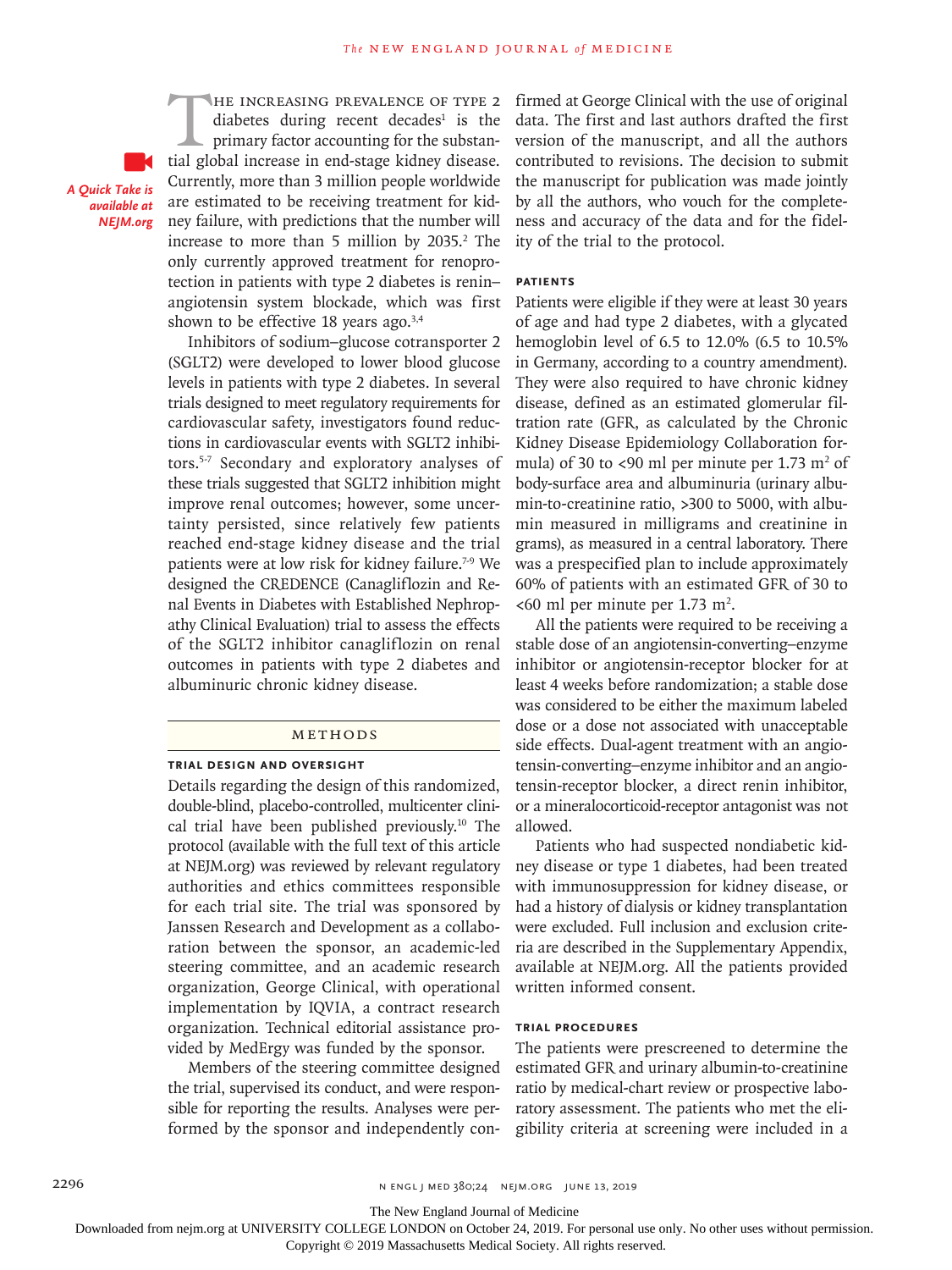2-week, single-blind, placebo run-in period and were eligible for randomization if they had received at least 80% of single-blind placebo during the run-in period.

The patients were randomly assigned in a double-blind fashion (1:1) to receive either canagliflozin (100 mg orally once daily) or matching placebo with the use of randomly permuted blocks, with stratification according to the category of estimated GFR (30 to <45 ml, 45 to <60 ml, or 60 to <90 ml per minute per 1.73  $m<sup>2</sup>$ ) at screening. The administration of canagliflozin or placebo was to be continued until trial completion, initiation of dialysis, kidney transplantation, occurrence of diabetic ketoacidosis, pregnancy, or receipt of a disallowed therapy.

After randomization, trial visits were conducted at weeks 3, 13, and 26 and then alternated between telephone calls and in-clinic visits at 13-week intervals. Additional testing of blood at either the central or local laboratory and safety assessments were permitted at any time at the discretion of the investigators. The use of other background therapy for glycemic management and control of cardiovascular risk factors was recommended in accordance with local guidelines.

During the trial, an increased risk of lower limb amputation was identified in another trial of canagliflozin.<sup>5</sup> A protocol amendment for the present trial in May 2016 asked investigators to examine patients' feet at each trial visit and temporarily interrupt the assigned treatment in patients with any active condition that might lead to amputation.

# **Outcomes**

The primary outcome was a composite of endstage kidney disease (dialysis for at least 30 days, kidney transplantation, or an estimated GFR of  $<$ 15 ml per minute per 1.73 m<sup>2</sup> sustained for at least 30 days according to central laboratory assessment), doubling of the serum creatinine level from baseline (average of randomization and prerandomization value) sustained for at least 30 days according to central laboratory assessment, or death from renal or cardiovascular disease.

Secondary outcomes that were planned for sequential hierarchical testing were specified in the following order: first, a composite of cardiovascular death or hospitalization for heart failure; second, a composite of cardiovascular death, myocardial infarction, or stroke; third, hospital-

ization for heart failure; fourth, a composite of end-stage kidney disease, doubling of the serum creatinine level, or renal death; fifth, cardiovascular death; sixth, death from any cause; and seventh, a composite of cardiovascular death, myocardial infarction, stroke, or hospitalization for heart failure or for unstable angina. All other efficacy outcomes were exploratory.

Safety evaluations included laboratory testing and assessments of adverse events. All renal and cardiovascular outcomes that were part of the primary and secondary outcomes, as well as key safety outcomes (fractures, pancreatitis, ketoacidosis, and renal-cell carcinoma), were adjudicated by independent adjudication committees whose members were unaware of trial-group assignments. (Details regarding trial outcomes are provided in the Supplementary Appendix.)

# **Statistical Analysis**

The trial was designed to be event-driven, with the enrollment of at least 4200 patients (844 events) required to provide a power of 90% to detect a risk of the primary outcome that was 20% lower in the canagliflozin group than in the placebo group at an alpha level of 0.045 after adjustment for one interim analysis. A single interim analysis was to be conducted by an independent data monitoring committee after the primary outcome had occurred in 405 patients. Prespecified stopping guidance that was provided to the data monitoring committee by the steering committee proposed possible recommendation of early cessation if clear evidence of benefit was observed for the primary outcome (P<0.01) and the composite of end-stage kidney disease or death from renal or cardiovascular causes (P<0.025), with consideration of the overall balance of risks and benefits.

In the intention-to-treat population, we used a stratified Cox proportional-hazards model to analyze the primary and secondary outcomes, according to the category of estimated GFR at screening. Data were censored on October 30, 2018, or the date of last known contact, which included the last trial visit (either in-clinic or telephone) or the date of alternative contact confirming that the patient was alive at the time of trial closure.

If the trial was to be stopped at the interim analysis, the significance level for the primary outcome would be determined by the alpha spend-

The New England Journal of Medicine

Downloaded from nejm.org at UNIVERSITY COLLEGE LONDON on October 24, 2019. For personal use only. No other uses without permission.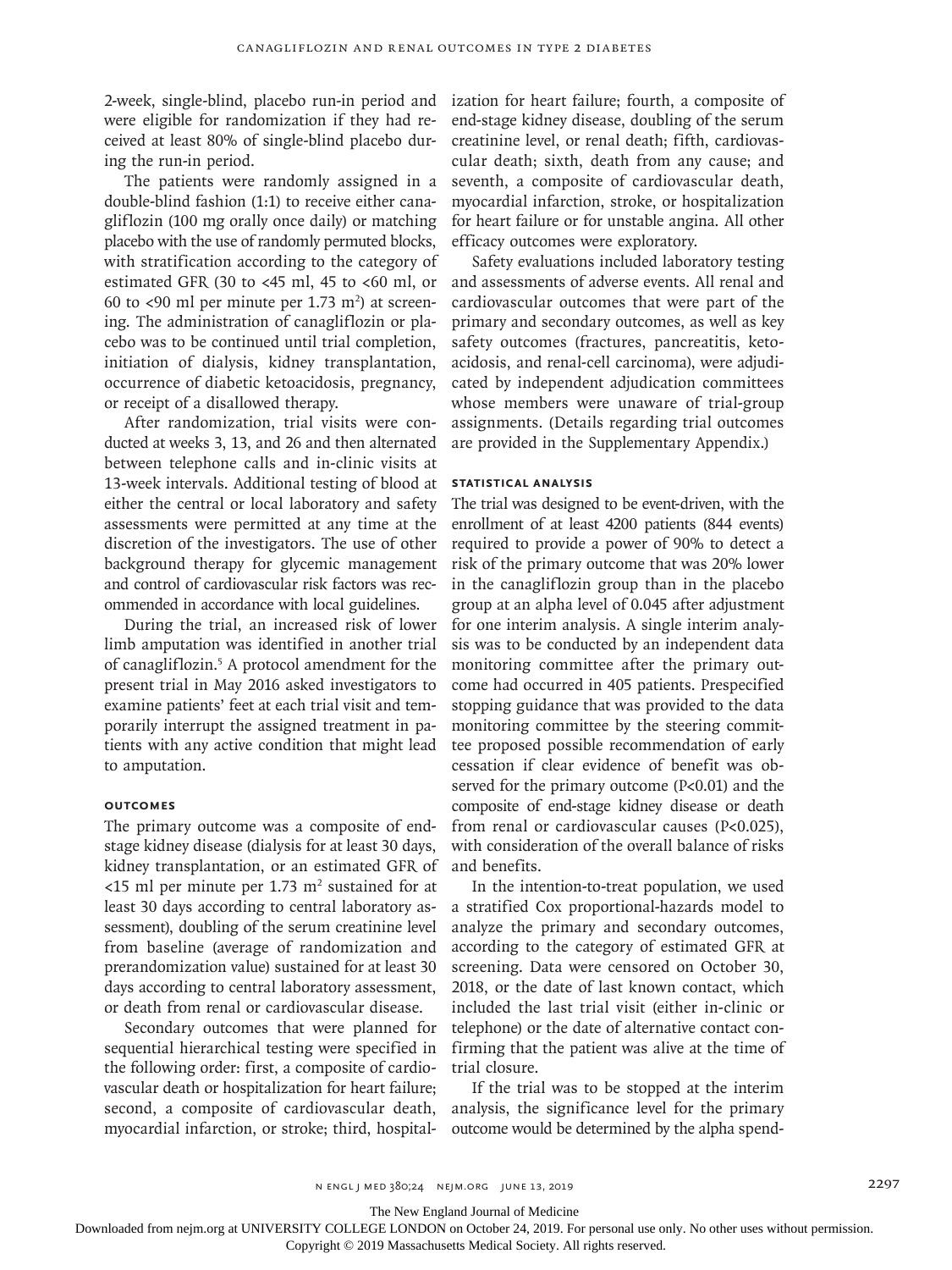ing function (two-sided level of 0.022 for 585 events), and the secondary outcomes would be tested at a two-sided level of 0.038, to account for type I error inflation in the group sequential design. Subgroup analyses were assessed by tests for the interaction between the trial group and the subgroup in stratified Cox proportionalhazards models without adjustment for multiple testing. We used mixed models for repeated measures to analyze changes in intermediate outcomes over time in the on-treatment analysis population (unless otherwise noted), assuming an unstructured covariance and adjusting for the baseline value, trial group, category of estimated GFR at screening, trial visit, interaction between trial group and visit, and interaction between baseline value and visit. All available measurements were used with no distinction made for missing outcomes for patients who were alive and outcomes that were not observed because of death. Slope analyses regarding the estimated GFR for the acute phase (baseline to week 3), chronic phase (week 3 to end of treatment), and total slope through week 130 are described in the Supplementary Appendix.

We used the data set for all treated patients through 30 days after the last dose for the safety analyses (on-treatment analysis) and used the onstudy analysis that included all treated patients through the end of the trial to evaluate selected adverse events, including cancer, amputation, and fracture.

We calculated the numbers of patients who needed to be treated to prevent one event during 2.5 years as the reciprocal of the between-group difference in cumulative incidence at 2.5 years on the basis of the Kaplan–Meier curve. All analyses were performed with the use of SAS software, version 9.4 (SAS Institute).

#### **RESULTS**

#### **Patients**

From March 2014 through May 2017, a total of 12,900 patients were screened and 4401 underwent randomization at 690 sites in 34 countries (Fig. S1 in the Supplementary Appendix). The baseline characteristics of the patients were similar in the two groups (Table 1, and Tables S1 and S2 in the Supplementary Appendix). $10$  The mean age was 63 years, and 33.9% of the patients were women. The mean glycated hemoglobin value

was 8.3%, the mean estimated GFR was 56.2 ml per minute per 1.73  $m^2$ , and the median urinary albumin-to-creatinine ratio was 927, with albumin measured in milligrams and creatinine in grams.

The requisite number of primary outcome events to trigger the interim analysis were accrued by July 2018. The data monitoring committee advised the steering committee members that the prespecified efficacy criteria for early cessation had been achieved and recommended that the trial be stopped. The trial leadership accepted this recommendation, the patients were recalled for final visits, and the trial was concluded.

At the trial conclusion at a median follow-up of 2.62 years (range, 0.02 to 4.53), 1201 patients (27.3%) in the two groups had discontinued therapy (Table S3 and Figs. S1 and S2 in the Supplementary Appendix); the rate of adherence to the trial regimen was 84% during follow-up. A total of 4361 patients (99.1%) were either alive with follow-up at the end of the trial or had died before the final follow-up visit. Consent was withdrawn by 16 patients (0.4%), and vital status was ascertained for all but 6 patients (4395 [99.9%]).

# **Effect on the Primary Outcome and Renal Components**

The event rate of the primary composite outcome of end-stage kidney disease, doubling of the serum creatinine level, or renal or cardiovascular death was significantly lower in the canagliflozin group than in the placebo group (43.2 and 61.2 per 1000 patient-years, respectively), which resulted in a 30% lower relative risk (hazard ratio, 0.70; 95% confidence interval [CI], 0.59 to 0.82; P=0.00001) (Table 2 and Fig. 1A). The effects were consistent across regions and other prespecified subgroups (Fig. 2, and Fig. S3 in the Supplementary Appendix) and for the components of end-stage kidney disease (hazard ratio, 0.68; 95% CI, 0.54 to 0.86; P=0.002) (Table 2 and Fig. 1C). The effects were also consistent across renal components, including the doubling of the serum creatinine level (hazard ratio, 0.60; 95% CI, 0.48 to 0.76; P<0.001) (Table 2) and the exploratory outcome of dialysis, kidney transplantation, or renal death (hazard ratio, 0.72; 95% CI, 0.54 to 0.97) (Table 2 and Fig. 1D). Nearly identical results were shown in sensitivity analyses that included imputation of missing

The New England Journal of Medicine

Downloaded from nejm.org at UNIVERSITY COLLEGE LONDON on October 24, 2019. For personal use only. No other uses without permission.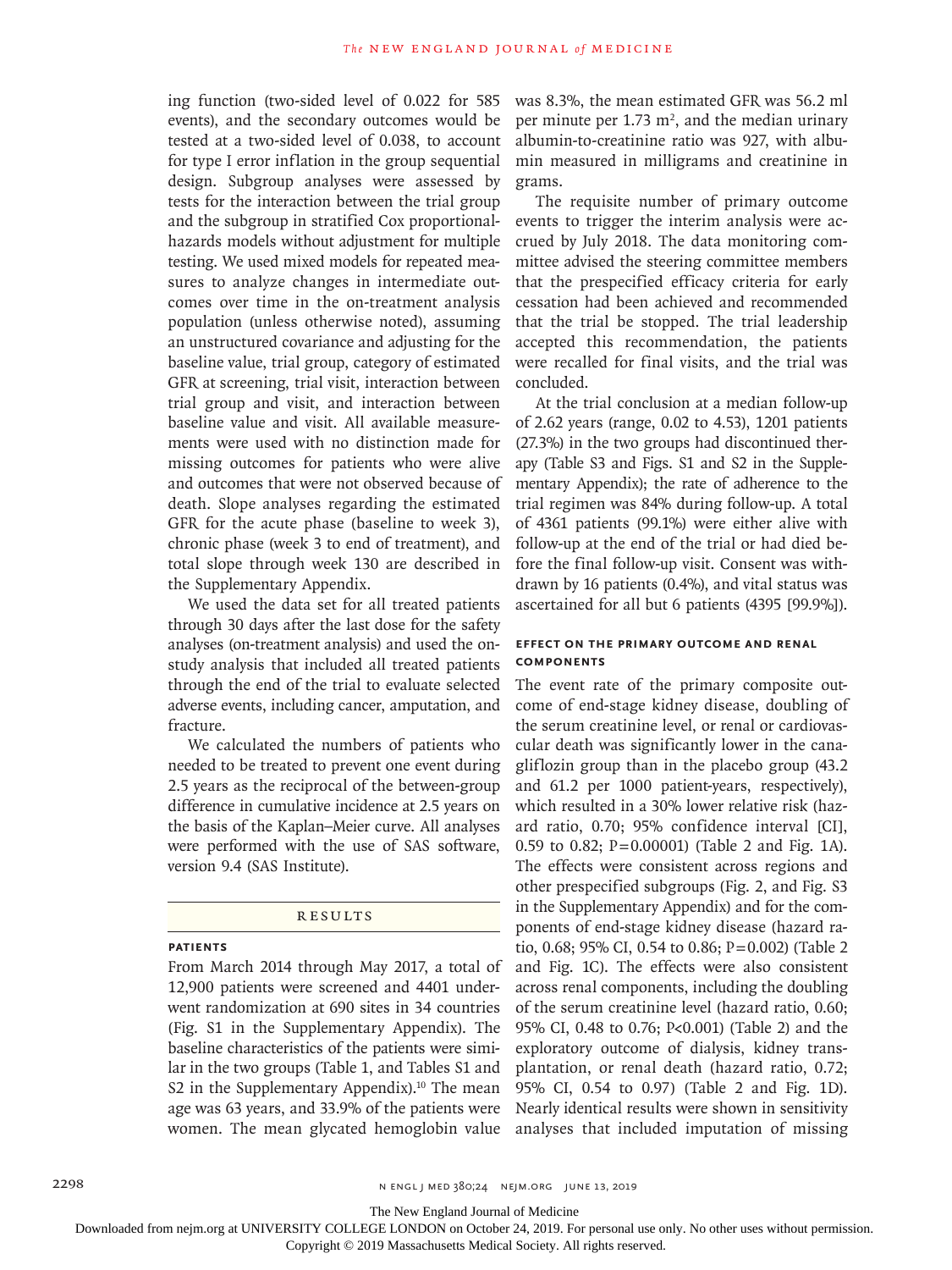| Table 1. Demographic and Clinical Characteristics of the Patients at Baseline.* |                               |                         |                                     |  |  |  |  |
|---------------------------------------------------------------------------------|-------------------------------|-------------------------|-------------------------------------|--|--|--|--|
| Characteristic                                                                  | Canagliflozin<br>$(N = 2202)$ | Placebo<br>$(N = 2199)$ | <b>All Patients</b><br>$(N = 4401)$ |  |  |  |  |
| $Age - yr$                                                                      | $62.9 + 9.2$                  | $63.2 + 9.2$            | $63.0 + 9.2$                        |  |  |  |  |
| Female sex - no. (%)                                                            | 762 (34.6)                    | 732 (33.3)              | 1494 (33.9)                         |  |  |  |  |
| Race or ethnic group - no. (%) +                                                |                               |                         |                                     |  |  |  |  |
| White                                                                           | 1487 (67.5)                   | 1444 (65.7)             | 2931 (66.6)                         |  |  |  |  |
| <b>Black</b>                                                                    | 112(5.1)                      | 112(5.1)                | 224(5.1)                            |  |  |  |  |
| Asian                                                                           | 425 (19.3)                    | 452 (20.6)              | 877 (19.9)                          |  |  |  |  |
| Other                                                                           | 178(8.1)                      | 191(8.7)                | 369(8.4)                            |  |  |  |  |
| Current smoker - no. (%)                                                        | 341 (15.5)                    | 298 (13.6)              | 639 (14.5)                          |  |  |  |  |
| Hypertension - no. (%)                                                          | 2131 (96.8)                   | 2129 (96.8)             | 4260 (96.8)                         |  |  |  |  |
| Heart failure - no. (%)                                                         | 329 (14.9)                    | 323 (14.7)              | 652 (14.8)                          |  |  |  |  |
| Duration of diabetes - yr                                                       | $15.5 \pm 8.7$                | $16.0 \pm 8.6$          | $15.8 \pm 8.6$                      |  |  |  |  |
| Cardiovascular disease - no. (%)                                                | 1113 (50.5)                   | 1107 (50.3)             | 2220 (50.4)                         |  |  |  |  |
| Amputation - no. (%)                                                            | 119(5.4)                      | 115(5.2)                | 234(5.3)                            |  |  |  |  |
| Body-mass indext                                                                | $31.4 + 6.2$                  | $31.3 + 6.2$            | $31.3 + 6.2$                        |  |  |  |  |
| Blood pressure - mm Hg                                                          |                               |                         |                                     |  |  |  |  |
| Systolic                                                                        | $139.8 \pm 15.6$              | $140.2 \pm 15.6$        | $140.0 \pm 15.6$                    |  |  |  |  |
| <b>Diastolic</b>                                                                | $78.2 + 9.4$                  | $78.4 + 9.4$            | $78.3 + 9.4$                        |  |  |  |  |
| Glycated hemoglobin - %                                                         | $8.3 + 1.3$                   | $8.3 + 1.3$             | $8.3 \pm 1.3$                       |  |  |  |  |
| Estimated GFR - ml/min/1.73 m <sup>2</sup>                                      | $56.3 + 18.2$                 | $56.0 \pm 18.3$         | $56.2 + 18.2$                       |  |  |  |  |
| Median urinary albumin-to-creatinine ratio (IQR)                                | 923<br>$(459 - 1794)$         | 931<br>$(473 - 1868)$   | 927<br>$(463 - 1833)$               |  |  |  |  |

\* Plus–minus values are means ±SD. Percentages may not total 100 because of rounding. IQR denotes interquartile range.

† Race or ethnic group was reported by the patients. The designation "other" includes American Indian or Alaska Native, Native Hawaiian or other Pacific Islander, multiple, other, unknown, and not reported.

‡ The body-mass index is the weight in kilograms divided by the square of the height in meters.

The baseline estimated glomerular filtration rate (GFR) was missing for one patient in the canagliflozin group.

¶ The albumin-to-creatinine ratio was calculated with albumin measured in milligrams and creatinine measured in grams.

data (hazard ratio, 0.69; 95% CI, 0.59 to 0.82) or that were adjusted for competing risks (hazard ratio, 0.70; 95% CI, 0.59 to 0.82).

# **Secondary and Exploratory Outcomes**

Patients in the canagliflozin group also had a lower risk of several secondary outcomes tested in a hierarchical fashion (Table 2), including the composites of cardiovascular death or hospitalization for heart failure (hazard ratio, 0.69; 95% CI, 0.57 to 0.83; P<0.001), cardiovascular death, myocardial infarction, or stroke (hazard ratio, 0.80; 95% CI, 0.67 to 0.95; P=0.01), and hospitalization for heart failure (hazard ratio, 0.61; 95% CI, 0.47 to 0.80; P<0.001). The relative risk of the composite of end-stage kidney disease,

doubling of the serum creatinine level, or renal death was lower by 34% in the canagliflozin group (hazard ratio, 0.66; 95% CI, 0.53 to 0.81; P<0.001) (Table 2 and Fig. 1B).

There was no significant between-group difference in the risk of cardiovascular death (hazard ratio, 0.78; 95% CI, 0.61 to 1.00;  $P=0.05$ ) (Table 2 and Fig. 1E), so the differences in all subsequent outcomes in the hierarchical testing sequence were not formally tested. The hazard ratio for death from any cause was 0.83 (95% CI, 0.68 to 1.02) (Table 2 and Fig. 1F); for the composite of cardiovascular death, myocardial infarction, stroke, or hospitalization for heart failure or unstable angina, the hazard ratio was 0.74 (95% CI, 0.63 to 0.86) (Table 2).

The New England Journal of Medicine

Downloaded from nejm.org at UNIVERSITY COLLEGE LONDON on October 24, 2019. For personal use only. No other uses without permission.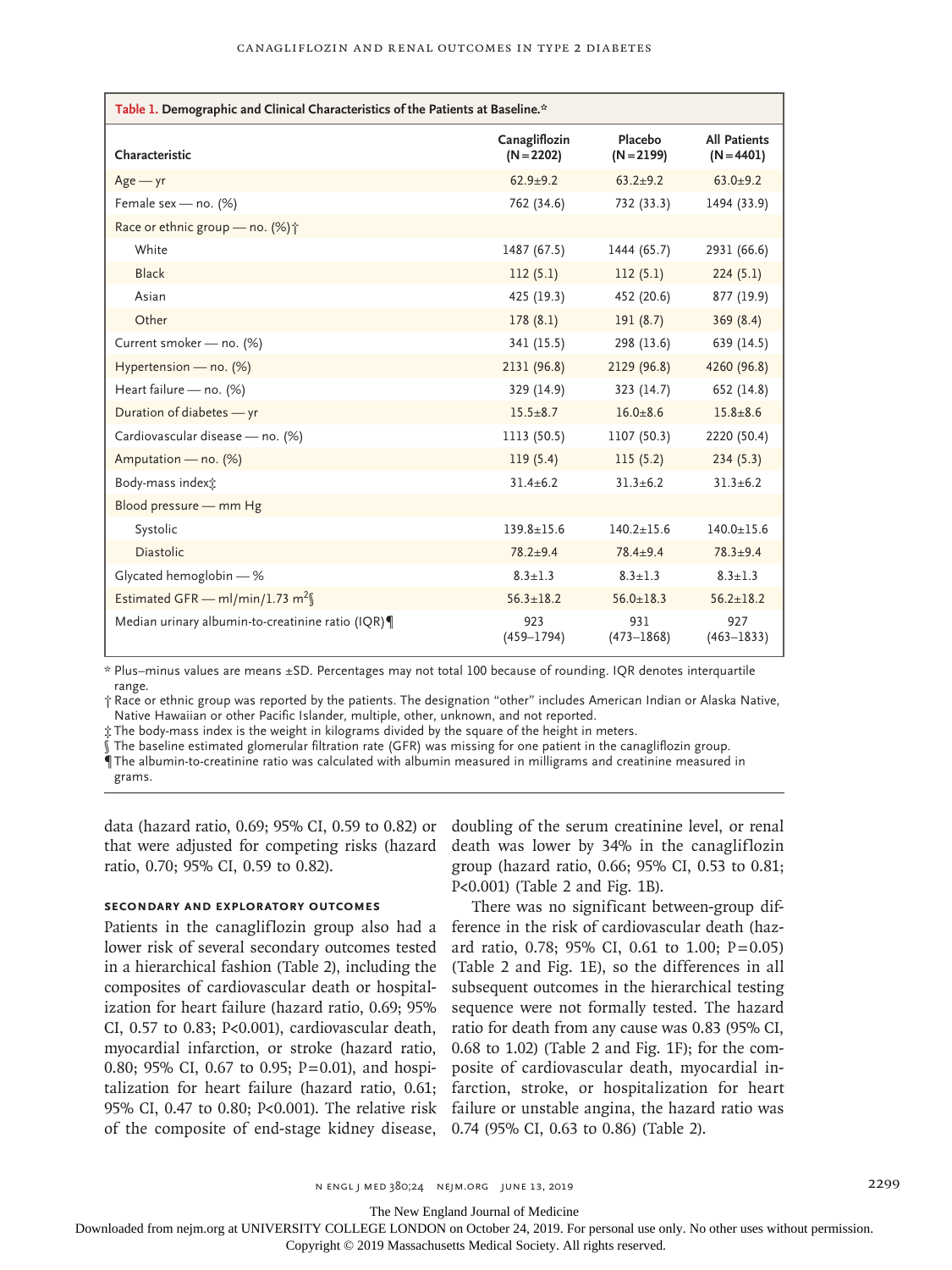| Table 2. Efficacy and Safety.*                                                                                  |               |           |                              |                  |                          |                                                                                                    |
|-----------------------------------------------------------------------------------------------------------------|---------------|-----------|------------------------------|------------------|--------------------------|----------------------------------------------------------------------------------------------------|
| Variable                                                                                                        | Canagliflozin | Placebo   | Canagliflozin                | Placebo          | Hazard Ratio<br>(95% CI) | P Value                                                                                            |
|                                                                                                                 | no./total no. |           | $1000$ patient-yr<br>events/ |                  |                          |                                                                                                    |
| Efficacy                                                                                                        |               |           |                              |                  |                          |                                                                                                    |
| Primary composite outcome                                                                                       | 245/2202      | 340/2199  | 43.2                         | 61.2             | $0.70(0.59 - 0.82)$      | 0.00001                                                                                            |
| Doubling of serum creatinine level                                                                              | 118/2202      | 188/2199  | 20.7                         | 33.8             | $0.60(0.48 - 0.76)$      | 0.001                                                                                              |
| End-stage kidney disease                                                                                        | 116/2202      | 165/2199  | 20.4                         | 29.4             | $0.68$ $(0.54 - 0.86)$   | 0.002                                                                                              |
| Estimated GFR <15 ml/min/1.73 m <sup>2</sup>                                                                    | 78/2202       | 125/2199  | 13.6                         | 22.2             | $0.60(0.45 - 0.80)$      | $\frac{4}{2}$                                                                                      |
| Dialysis initiated or kidney transplantation                                                                    | 76/2202       | 100/2199  | 13.3                         | 17.7             | $0.74(0.55 - 1.00)$      | $\stackrel{\triangle}{\geq}$                                                                       |
| Renal death                                                                                                     | 2/2202        | 5/2199    | 0.3                          | 0.9              | $\lessgtr$               | $\frac{4}{2}$                                                                                      |
| Cardiovascular death                                                                                            | 110/2202      | 140/2199  | 19.0                         | 24.4             | $0.78$ $(0.61 - 1.00)$   | 0.05                                                                                               |
| Secondary outcomes                                                                                              |               |           |                              |                  |                          |                                                                                                    |
| Cardiovascular death or hospitalization for heart failure                                                       | 179/2202      | 253/2199  | 31.5                         | 45.4             | $0.69(0.57 - 0.83)$      | 0.001                                                                                              |
| Cardiovascular death, myocardial infarction, or stroke                                                          | 217/2202      | 269/2199  | 38.7                         | 48.7             | $0.80(0.67-0.95)$        | 0.01                                                                                               |
| Hospitalization for heart failure                                                                               | 89/2202       | 141/2199  | 15.7                         | 25.3             | $0.61(0.47 - 0.80)$      | 0.001                                                                                              |
| End-stage kidney disease, doubling of serum creatinine<br>level, or renal death                                 | 153/2202      | 224/2199  | 27.0                         | 40.4             | $0.66(0.53 - 0.81)$      | 0.001                                                                                              |
| Death from any cause                                                                                            | 168/2202      | 201/2199  | 29.0                         | 35.0             | $0.83(0.68 - 1.02)$      | $\mathop{\mathrel{\not\leq}}\limits_{{\mathrel{\mathrel{\sqsubset}}} }$                            |
| hospitalization for heart failure or unstable angina<br>Cardiovascular death, myocardial infarction, stroke, or | 273/2202      | 361/2199  | 49.4                         | 66.9             | $0.74(0.63 - 0.86)$      | $\stackrel{\triangle}{\geq}$                                                                       |
| End-stage kidney disease, renal death, or cardiovascular death j                                                | 214/2202      | 287/2199  | 37.6                         | 51.2             | $0.73$ $(0.61 - 0.87)$   | $\mathop{\mathrel{\leq}\hspace{0.5pt}}\nolimits_{\mathrel{\mathrel{\leq}\hspace{0.5pt}}\nolimits}$ |
| Dialysis, kidney transplantation, or renal death;                                                               | 78/2202       | 105/2199  | 13.6                         | 18.6             | $0.72(0.54 - 0.97)$      | $\stackrel{\triangle}{\geq}$                                                                       |
| Safety <sub>1</sub>                                                                                             |               |           |                              |                  |                          | $\mathop{\mathrel{\not\leq}}\limits_{{\mathrel{\sqsubset}}}$                                       |
| Any adverse event                                                                                               | 1784/2200     | 1860/2197 | 351.4                        | 379.3            | $0.87(0.82 - 0.93)$      | $\stackrel{\triangle}{\geq}$                                                                       |
| Any serious adverse event                                                                                       | 737/2200      | 806/2197  | 145.2                        | 164.4            | $0.87(0.79 - 0.97)$      | $\mathop{\mathrel{\not\leq}}\limits_{{\mathrel{\sqsubset}}}$                                       |
| Serious adverse event related to trial drug                                                                     | 62/2200       | 42/2197   | 12.2                         | 8.6              | $1.45(0.98 - 2.14)$      | $\stackrel{\triangle}{\geq}$                                                                       |
| Amputation                                                                                                      | 70/2200       | 63/2197   | 12.3                         | 11.2             | $1.11(0.79 - 1.56)$      | $\lessapprox$                                                                                      |
| Fracture                                                                                                        | 67/2200       | 68/2197   | 11.8                         | 12.1             | $0.98(0.70 - 1.37)$      | $\mathop{\leq}\limits_{\mathrel{{\mathcal L}}}$                                                    |
| Cancer                                                                                                          |               |           |                              |                  |                          |                                                                                                    |
| Renal-cell carcinoma                                                                                            | 1/2200        | 5/2197    | 0.2                          | 0.9              | $\frac{4}{2}$            | $\stackrel{\triangle}{\geq}$                                                                       |
| Breast cancer                                                                                                   | 8/761         | 3/731     | 4.1                          | $\overline{1.6}$ | 2.59 (0.69-9.76)         | $\stackrel{\triangle}{\geq}$                                                                       |
| Bladder cancer                                                                                                  | 10/2200       | 9/2197    | 1.7                          | 1.6              | $1.10(0.45 - 2.72)$      | $\frac{4}{2}$                                                                                      |

2300 n engl j med 380;24 nejm.org June 13, 2019

The New England Journal of Medicine

Downloaded from nejm.org at UNIVERSITY COLLEGE LONDON on October 24, 2019. For personal use only. No other uses without permission.

Copyright © 2019 Massachusetts Medical Society. All rights reserved.

# **The NEW ENGLAND JOURNAL of MEDICINE**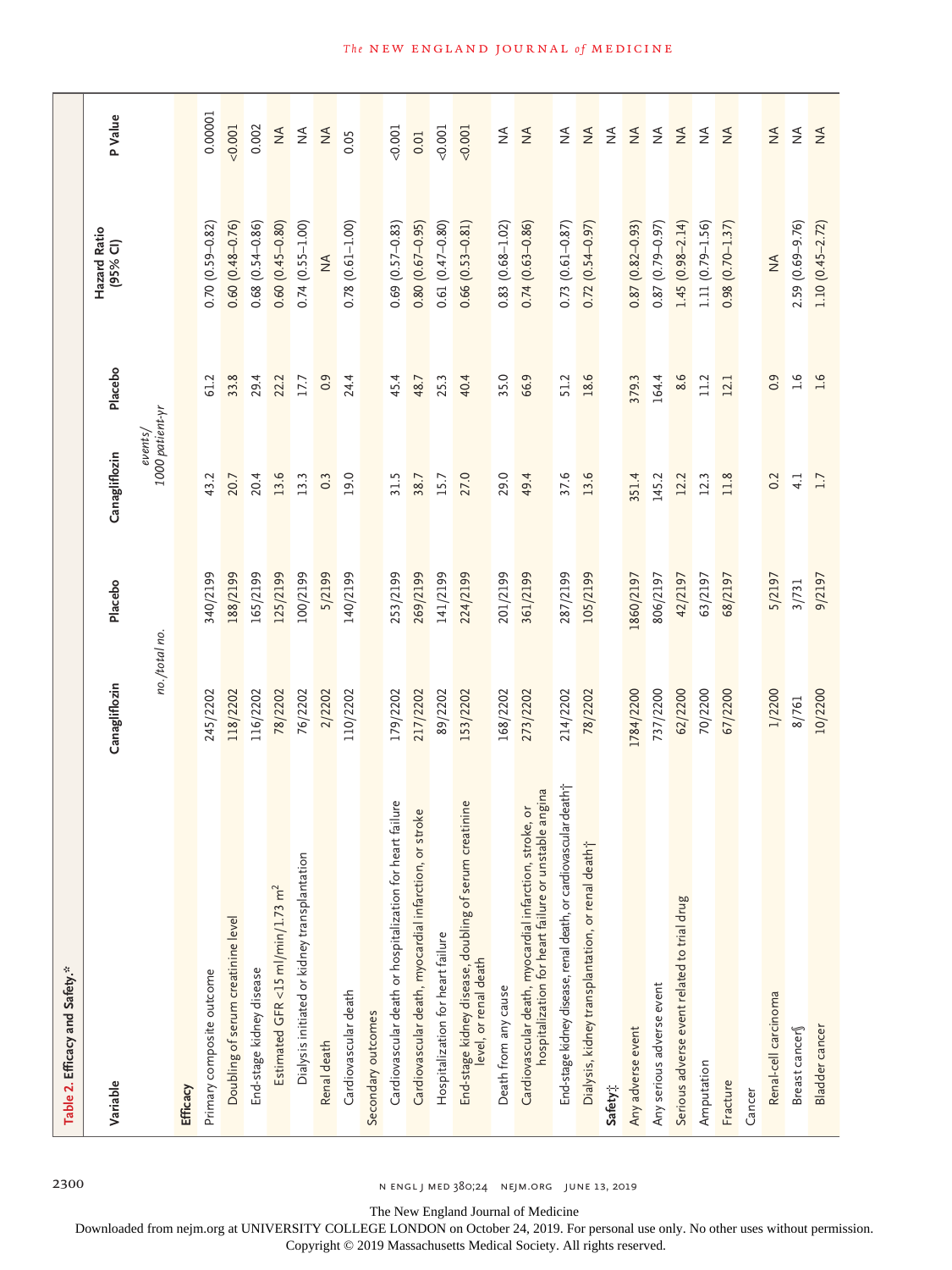| Acute pancreatitis                                                                                                                                                                                                                                                                                                                                                                                                                                                                                                                                                                                                                                                                                                                                                                                                                      | 5/2200   | 2/2197   | $\frac{1}{1}$ | 0.4  | $\frac{1}{2}$                                                                                                                      | $\frac{4}{2}$ |
|-----------------------------------------------------------------------------------------------------------------------------------------------------------------------------------------------------------------------------------------------------------------------------------------------------------------------------------------------------------------------------------------------------------------------------------------------------------------------------------------------------------------------------------------------------------------------------------------------------------------------------------------------------------------------------------------------------------------------------------------------------------------------------------------------------------------------------------------|----------|----------|---------------|------|------------------------------------------------------------------------------------------------------------------------------------|---------------|
| Hyperkalemia                                                                                                                                                                                                                                                                                                                                                                                                                                                                                                                                                                                                                                                                                                                                                                                                                            | 151/2200 | 181/2197 | 29.7          | 36.9 | $0.80(0.65 - 1.00)$                                                                                                                | $\frac{4}{2}$ |
| Acute kidney injury                                                                                                                                                                                                                                                                                                                                                                                                                                                                                                                                                                                                                                                                                                                                                                                                                     | 86/2200  | 98/2197  | 16.9          | 20.0 | $0.85(0.64 - 1.13)$                                                                                                                | $\frac{4}{2}$ |
| Diabetic ketoacidosis                                                                                                                                                                                                                                                                                                                                                                                                                                                                                                                                                                                                                                                                                                                                                                                                                   | 11/2200  | 1/2197   | 2.2           | 0.2  | $10.80(1.39-83.65)$                                                                                                                | $\frac{4}{2}$ |
| ¶Adverse events of hyperkalemia were spontaneously reported by the investigator. The definition of hyperkalemia includes the preferred terms of "hyperkalemia" and "blood potassium<br>* NA denotes not applicable because P values are reported only for outcomes that were included in the hierarchical-testing strategy and hazard ratios and 95% confidence intervals (CI)<br>The analyses for fracture, renal-cell carcinoma, acute pancreatitis, and diabetic ketoacidosis were based on confirmed and adjudicated results.<br>ily in women.<br>Activities.<br>events.<br>are reported only for outcomes with more than 10<br>t The numbers of amputation, fracture, and cancer<br>If The diagnosis of breast cancer was established on<br>increased" in the Medical Dictionary for Regulatory<br>t This outcome was exploratory. |          |          |               |      | events were determined in the on-study population, whereas the other safety events were determined in the on-treatment population. |               |
| All potential ketone-related events were adjudicated for diabetic ketoacidosis by an independent adjudication committee on the basis of clinical presentation and predefined biochemical                                                                                                                                                                                                                                                                                                                                                                                                                                                                                                                                                                                                                                                |          |          |               |      |                                                                                                                                    |               |

 $\parallel$  All potential ketone-related events were adjudicated for diabetic ketoacidosis by an independent adjudication committee on the basis of clinical presentation and predefined biochemical

#### **Effects on Safety Outcomes**

Rates of adverse events and serious adverse events were similar overall in the canagliflozin group and the placebo group (Table 2, and Tables S4 and S5 in the Supplementary Appendix). There was no significant difference in the risk of lowerlimb amputation, with rates of 12.3 versus 11.2 per 1000 patient-years in the canagliflozin group and the placebo group, respectively (hazard ratio, 1.11; 95% CI, 0.79 to 1.56). Rates of fracture were also similar in the two groups (hazard ratio, 0.98; 95% CI, 0.70 to 1.37). Rates of diabetic ketoacidosis were low but higher in the canagliflozin group than in the placebo group (2.2 vs. 0.2 per 1000 patient-years) (Table S6 in the Supplementary Appendix).

# **Effect on Intermediate Outcomes**

For glycated hemoglobin, the least-squares mean level at 13 weeks was lower in the canagliflozin group than in the placebo group by 0.31 percentage points (95% CI, 0.26 to 0.37), and the between-group difference narrowed thereafter, with an overall mean difference in the reduction throughout the trial of 0.25 percentage points (95% CI, 0.20 to 0.31) (Fig. S4 in the Supplementary Appendix). On average, levels were lower in the canagliflozin group for systolic blood pressure (by 3.30 mm Hg; 95% CI, 2.73 to 3.87), diastolic blood pressure (by 0.95 mm Hg; 95% CI, 0.61 to 1.28), and body weight (by 0.80 kg; 95% CI, 0.69 to 0.92). The geometric mean of the urinary albumin-to-creatinine ratio was lower by 31% (95% CI, 26 to 35) on average during follow-up in the canagliflozin group (Fig. 3A).

The least-squares mean (±SE) change in the estimated GFR slope was less in the canagliflozin group than in the placebo group (–3.19±0.15 vs.  $-4.71\pm0.15$  ml per minute per 1.73 m<sup>2</sup> per year), for a between-group difference of 1.52 ml per minute per  $1.73 \text{ m}^2$  per year (95% CI, 1.11 to 1.93) (Fig. 3B). During the first 3 weeks, there was a greater reduction in the estimated GFR in the canagliflozin group than in the placebo group (–3.72±0.25 vs. –0.55±0.25 ml per minute per  $1.73$  m<sup>2</sup>), for a between-group difference of  $-3.17$  ml per minute per 1.73 m<sup>2</sup> (95% CI,  $-3.87$ ) to –2.47). Thereafter, the decline in the estimated GFR was slower in the canagliflozin group than in the placebo group (–1.85±0.13 vs.  $-4.59\pm0.14$  ml per minute per 1.73 m<sup>2</sup> per year),

n engl j med 380;24 nejm.org June 13, 2019 2301

measures.

measures.

The New England Journal of Medicine

Downloaded from nejm.org at UNIVERSITY COLLEGE LONDON on October 24, 2019. For personal use only. No other uses without permission.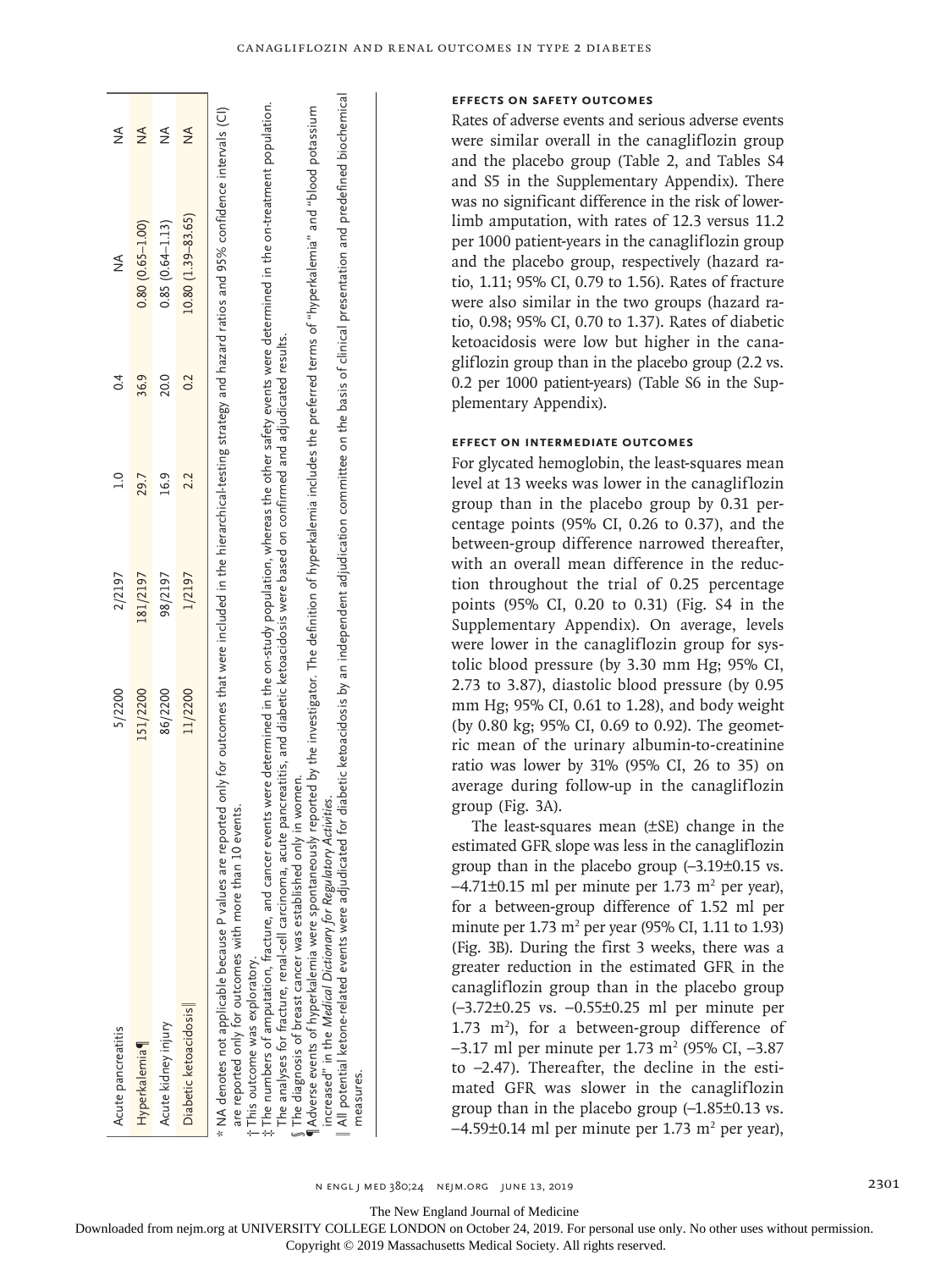# *The* NEW ENGLAND JOURNAL *of* MEDICINE



**N ENGL J MED 380;24 NEIM.ORG JUNE 13, 2019** 

The New England Journal of Medicine

Downloaded from nejm.org at UNIVERSITY COLLEGE LONDON on October 24, 2019. For personal use only. No other uses without permission.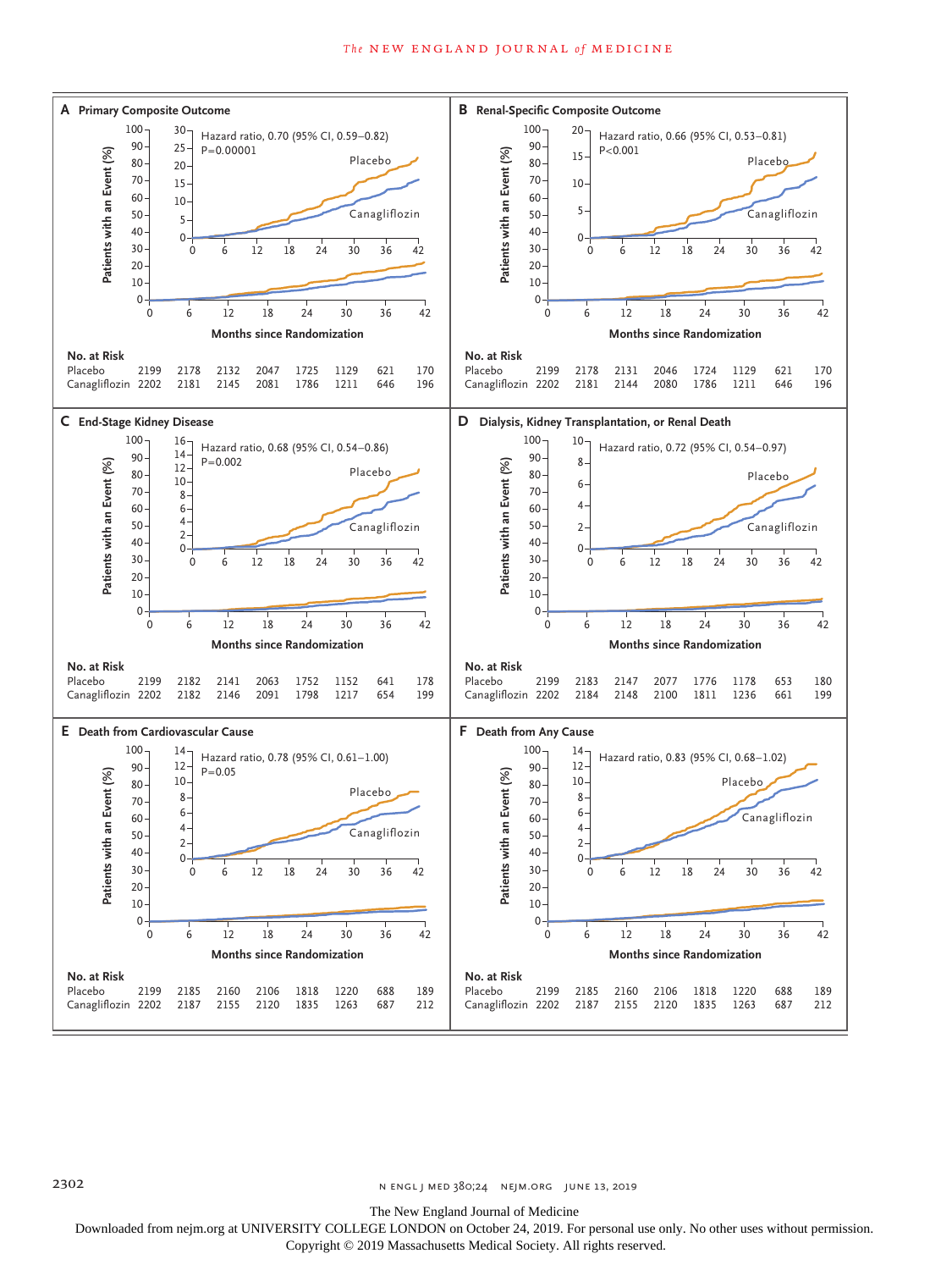# **Figure 1 (facing page). Primary Composite, Renal, and Mortality Outcomes.**

Panel A shows the primary composite outcome of end-stage kidney disease, doubling of the serum creatinine level, or renal or cardiovascular death in the canagliflozin group and the placebo group. Panel B shows the renal-specific composite outcome of endstage kidney disease, doubling of serum creatinine level, or renal death. Panel C shows end-stage kidney disease, which was defined as the initiation of dialysis for at least 30 days, kidney transplantation, or an estimated glomerular filtration rate of less than 15 ml per minute per  $1.73 \text{ m}^2$  of body-surface area that was sustained for at least 30 days, according to central laboratory assessment. Panel D shows the initiation of dialysis, kidney transplantation, or renal death, which was an exploratory outcome. Panel E shows death from cardiovascular causes, and Panel F death from any cause. The insets show the same data on an expanded y axis.

for a difference of 2.74 ml per minute per 1.73  $m<sup>2</sup>$ per year (95% CI, 2.37 to 3.11).

# **Projected Estimated Effects**

On the basis of our trial data, we estimate that among 1000 patients in our trial treated for 2.5 years, the primary composite outcome of endstage kidney disease, doubling of the serum creatinine level, or renal or cardiovascular death would occur in 47 fewer patients in the canagliflozin group than in the placebo group (number needed to treat [NNT], 22; 95% CI, 15 to 38), including 36 fewer composite renal outcomes of end-stage kidney disease, doubling of the serum creatinine level, or renal death (NNT, 28; 95% CI, 19 to 54) and 24 fewer end-stage kidneydisease events (NNT, 43; 95% CI, 26 to 121). Canagliflozin treatment would also prevent 22

| Subgroup                                                                                     | no. of patients/total no. |          | Canagliflozin Placebo Canagliflozin Placebo<br>events/1000 patient-yr |       | Hazard Ratio (95% CI)          |                          |                     | P Value for<br>Interaction |
|----------------------------------------------------------------------------------------------|---------------------------|----------|-----------------------------------------------------------------------|-------|--------------------------------|--------------------------|---------------------|----------------------------|
| Primary composite outcome of ESKD,<br>doubling of serum creatinine,<br>or renal or CV death  |                           |          |                                                                       |       |                                |                          |                     |                            |
| Screening estimated GFR                                                                      |                           |          |                                                                       |       |                                |                          |                     | 0.11                       |
| 30 to <45 ml/min/1.73 m <sup>2</sup>                                                         | 119/657                   | 153/656  | 72.2                                                                  | 95.4  |                                |                          | $0.75(0.59 - 0.95)$ |                            |
| 45 to <60 ml/min/1.73 m <sup>2</sup>                                                         | 56/640                    | 102/639  | 33.4                                                                  | 63.1  |                                |                          | $0.52(0.38 - 0.72)$ |                            |
| 60 to <90 ml/min/1.73 m <sup>2</sup>                                                         | 70/905                    | 85/904   | 29.9                                                                  | 36.5  |                                |                          | $0.82$ (0.60-1.12)  |                            |
| Baseline UACR                                                                                |                           |          |                                                                       |       |                                |                          |                     | 0.49                       |
| $\leq 1000$                                                                                  | 69/1185                   | 88/1163  | 22.0                                                                  | 28.8  |                                |                          | $0.76(0.55 - 1.04)$ |                            |
| >1000                                                                                        | 176/1017                  | 252/1036 | 69.6                                                                  | 100.8 | ⊢●⊣                            |                          | $0.67(0.55 - 0.81)$ |                            |
| Renal-specific composite outcome<br>of ESKD, doubling of serum<br>creatinine, or renal death |                           |          |                                                                       |       |                                |                          |                     |                            |
| Screening estimated GFR                                                                      |                           |          |                                                                       |       |                                |                          |                     | 0.18                       |
| 30 to <45 ml/min/1.73 m <sup>2</sup>                                                         | 85/657                    | 115/656  | 51.6                                                                  | 71.7  |                                |                          | $0.71(0.53 - 0.94)$ |                            |
| 45 to <60 ml/min/1.73 m <sup>2</sup>                                                         | 33/640                    | 66/639   | 19.7                                                                  | 40.8  |                                |                          | $0.47(0.31 - 0.72)$ |                            |
| 60 to <90 ml/min/1.73 m <sup>2</sup>                                                         | 35/905                    | 43/904   | 14.9                                                                  | 18.5  |                                |                          | $0.81(0.52 - 1.26)$ |                            |
| Baseline UACR                                                                                |                           |          |                                                                       |       |                                |                          |                     | 0.16                       |
| < 1000                                                                                       | 29/1185                   | 31/1163  | 9.2                                                                   | 10.2  |                                |                          | $0.90(0.54 - 1.50)$ |                            |
| >1000                                                                                        | 124/1017                  | 193/1036 | 49.1                                                                  | 77.2  |                                |                          | $0.61(0.49 - 0.76)$ |                            |
|                                                                                              |                           |          |                                                                       | 0.25  | 0.50<br>1.00                   | 2.00<br>4.00             |                     |                            |
|                                                                                              |                           |          |                                                                       |       |                                |                          |                     |                            |
|                                                                                              |                           |          |                                                                       |       | Canagliflozin<br><b>Better</b> | Placebo<br><b>Better</b> |                     |                            |

**Figure 2. Subgroup Analysis, According to Estimated Glomerular Filtration Rate (GFR) at Screening and Albuminuria at Baseline.**

Shown are the primary composite outcome and renal-specific composite outcome, according to the patients' estimated GFR at screening and urinary albumin-to-creatinine ratio (UACR) at baseline, in the canagliflozin group and the placebo group. The albumin-to-creatinine ratio was calculated with albumin measured in milligrams and creatinine measured in grams. CV denotes cardiovascular, and ESKD end-stage kidney disease.

The New England Journal of Medicine

Downloaded from nejm.org at UNIVERSITY COLLEGE LONDON on October 24, 2019. For personal use only. No other uses without permission.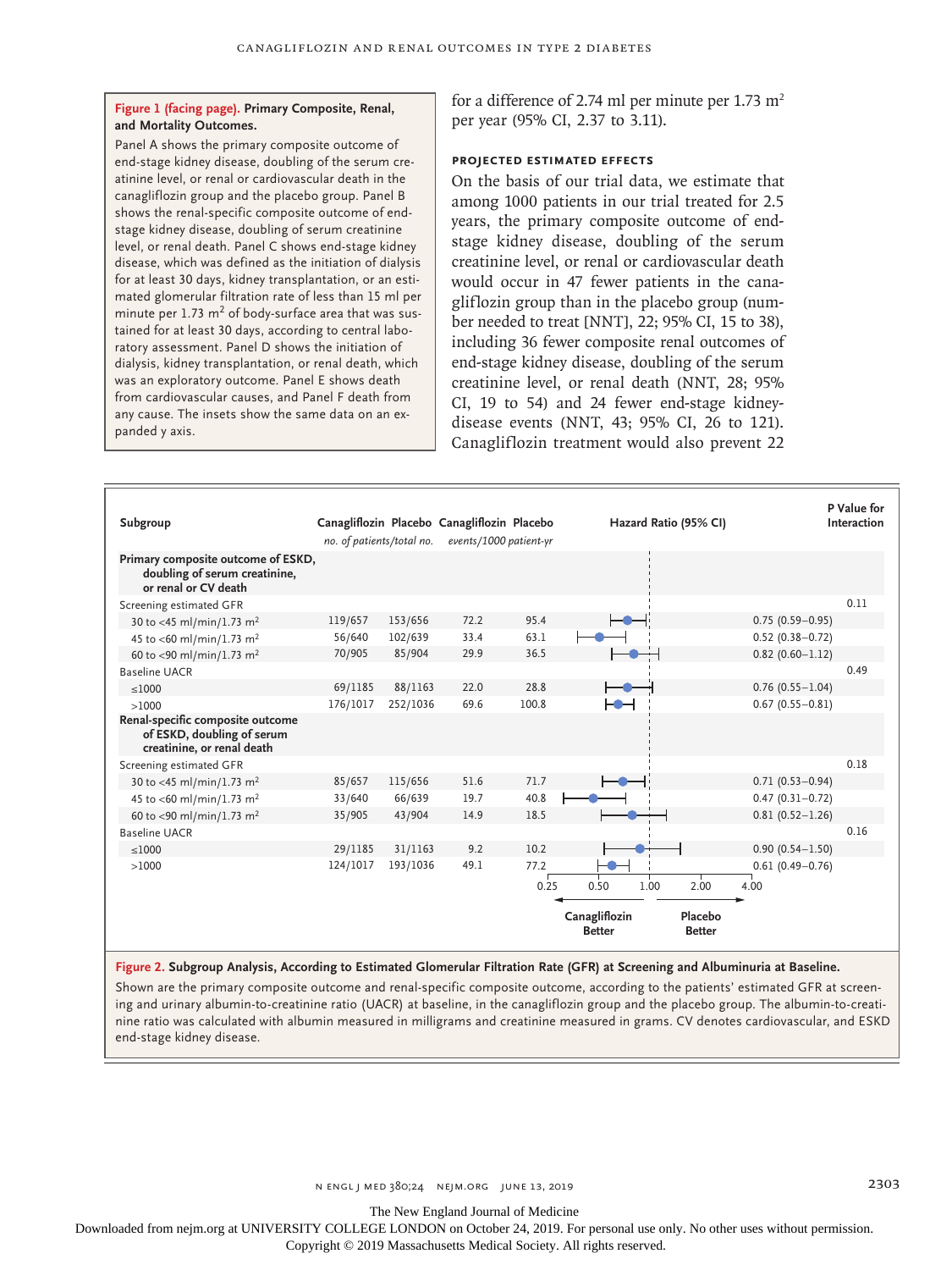

**Figure 3. Effects on Albuminuria and Estimated GFR.**

Panel A shows the effects of canagliflozin and placebo on the urinary albumin-to-creatinine ratio in the intention-to-treat population. Panel B shows the change from the screening level in the estimated GFR in the on-treatment population. The I bars indicate the 95% confidence interval in Panel A and the standard error in Panel B. The albumin-to-creatinine ratio was calculated with albumin measured in milligrams and creatinine measured in grams.

> hospitalizations for heart failure (NNT, 46; 95% CI, 29 to 124) and 25 composite events of cardiovascular death, myocardial infarction, or stroke (NNT, 40; 95% CI, 23 to 165).

# Discussion

In this trial, we found that patients with type 2 diabetes and chronic kidney disease who received canagliflozin had a lower risk of the primary composite outcome of end-stage kidney disease, doubling of the serum creatinine level, or death from renal or cardiovascular causes than those who received placebo. Patients in the canagliflozin group also had a lower risk of endstage kidney disease, hospitalization for heart failure, and the composite of cardiovascular death, myocardial infarction, or stroke. These results indicate that canagliflozin may be an effective treatment option for renal and cardiovascular protection in patients with type 2 diabetes with chronic kidney disease.

The observed benefits were obtained on a background of renin–angiotensin system blockade, the only approved renoprotective medications in type 2 diabetes, a factor that highlights the clinical significance of the findings. In contrast to completed cardiovascular outcome trials of SGLT2 inhibitors,<sup>5-7</sup> our trial included a population at high risk for kidney failure and had a primary outcome of major renal end points. In addition, we found that patients who received canagliflozin (including those who had a reduced estimated GFR at baseline) had a lower risk of the primary outcome overall than those in the placebo group, as well as less end-stage kidney disease. These findings were observed despite very modest between-group differences in blood glucose level, weight, and blood pressure and in contrast to previous concern about the initial acute reduction in the estimated GFR observed with SGLT2 inhibitors. This suggests that the mechanism of benefit is likely to be independent of glucose levels and may possibly stem from a reduction in intraglomerular pressure,<sup>11-13</sup> with other possible mechanisms presently being studied.<sup>14-17</sup>

Our trial population was also at high risk for cardiovascular outcomes, with cardiovascular death, myocardial infarction, stroke, or hospitalization for heart failure occurring in 13.8% of the population over a median of 2.62 years of follow-up. The significantly lower rates of cardiovascular outcomes, including the composite of cardiovascular death, myocardial infarction, or stroke, in the canagliflozin group in our trial are consistent with those observed with canagliflozin in the CANVAS (Canagliflozin Cardiovascular Assessment Study) Program,<sup>5</sup> despite the smaller differences in glycemic control. The EMPA-REG OUTCOME trial also showed that empagliflozin was superior to placebo,<sup>6</sup> and the DECLARE–TIMI 58 (Dapagliflozin Effect on Car-

The New England Journal of Medicine

Downloaded from nejm.org at UNIVERSITY COLLEGE LONDON on October 24, 2019. For personal use only. No other uses without permission.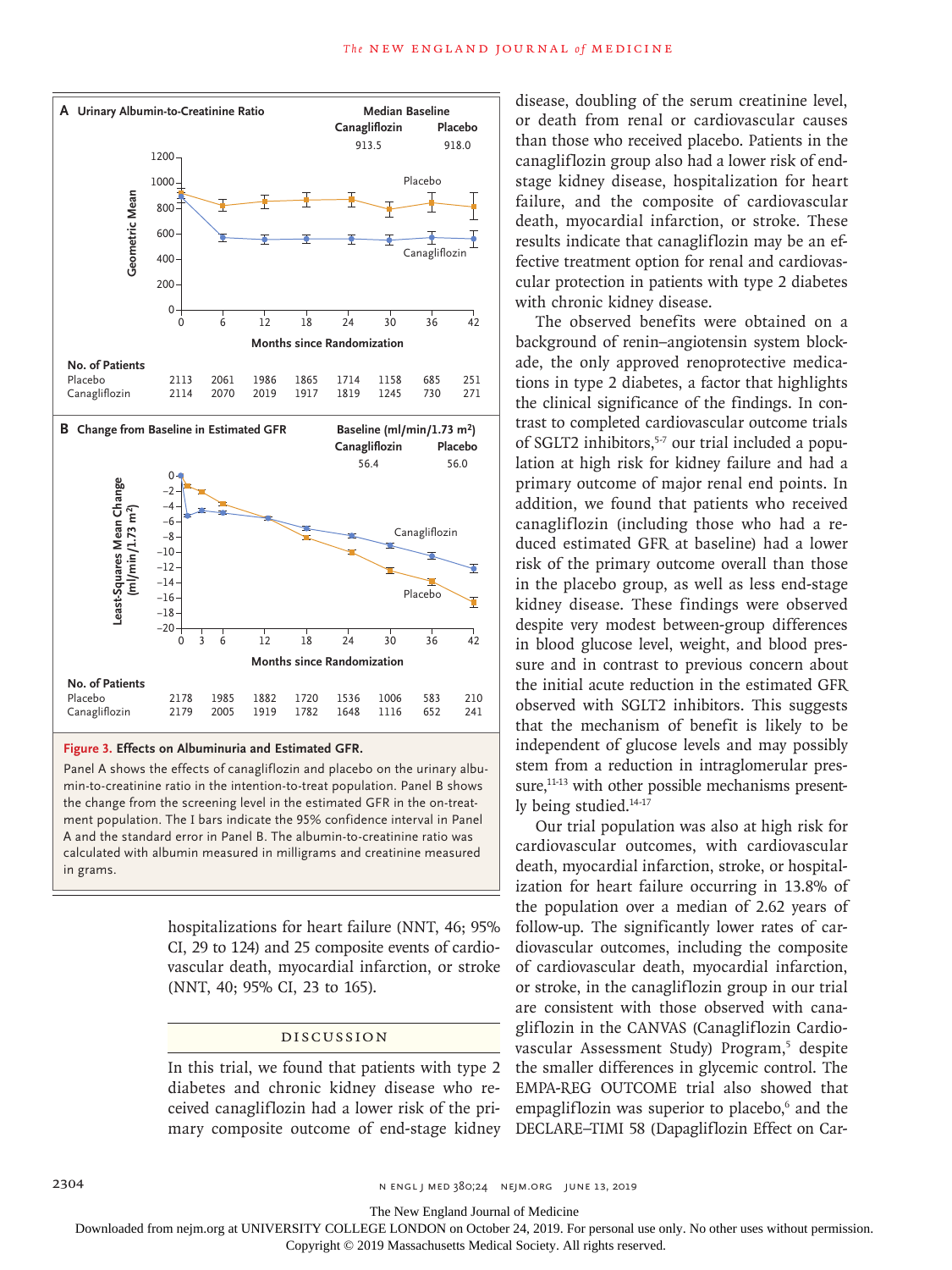diovascular Events–Thrombolysis in Myocardial Infarction 58) trial showed that dapagliflozin was noninferior to placebo for this composite outcome.7 The reduction in hospitalization for heart failure seen in our trial is consistent with results of other trials of SGLT2 inhibitors.5-7,18,19

The similar rates of amputation and fracture that we observed with canagliflozin and placebo are reassuring and consistent with trials of other SGLT2 inhibitors<sup>6,7,20</sup> but differ from the CANVAS Program findings.<sup>5</sup> Whether the increased risk of lower limb amputation in the CANVAS Program was due to differing trial populations or protocols or to chance remains unclear. The overall safety profile in our trial is otherwise consistent with the known adverse effects associated with canagliflozin.

This trial has certain limitations. First, the trial was stopped early at a planned interim analysis, which may have limited the power for some secondary outcomes and may increase the risk of overestimating effect sizes.<sup>21</sup> However, the precision of the effect and the consistency with the findings of previous large trials of SGLT2 inhibitors suggest that this limitation is unlikely to have a major effect on our findings. Second, we did not measure off-treatment estimated GFR levels among the patients who had completed the trial, so the differences in the estimated GFR values at the end of the trial are probably underestimations. Third, we excluded patients who had very advanced kidney disease (estimated GFR,  $<30$  ml per minute per 1.73 m<sup>2</sup>), nonalbuminuric or microalbuminuric disease, and kidney diseases believed to be due to conditions other than type 2 diabetes, so it is not known whether the findings can be generalized to such populations.

In conclusion, among patients with type 2 diabetes and kidney disease, those in the canagliflozin group had a lower risk of kidney failure and cardiovascular events than those in the placebo group at a median follow-up of 2.62 years.

Supported by Janssen Research and Development.

Dr. Perkovic reports receiving advisory board fees and lecture fees from AbbVie, Astellas, Baxter, Eli Lilly, Boehringer Ingelheim, AstraZeneca, Merck, and GlaxoSmithKline; Dr. Jardine, receiving grant support, paid to her institution, from Gambro, CSL, Amgen, Eli Lilly, and Merck, grant support and advisory board fees, paid to her institution, from Baxter, advisory board fees, paid to her institution, from Akebia, Boehringer Ingelheim, and Vifor, and lecture fees, paid to her institution, from Amgen and Roche; Dr. Neal, receiving honoraria, paid to his institution, travel support, and advisory board fees from Janssen; Dr. Heerspink, receiving grant support, lecture fees, and fees for serving on a steering committee, paid to his institution, from AstraZeneca, advisory board fees, paid to his institution, from Astellas, Fresenius, Mundipharma, and Merck, grant support and advisory board fees, paid to his institution, from Boehringer Ingelheim, advisory board fees and lecture fees, paid to his institution, from Mitsubishi Tanabe, grant support and fees for serving on a steering committee, paid to his institution, from AbbVie, and fees for serving on a steering committee, paid to his institution, from Gilead; Dr. Charytan, receiving fees for serving on a clinical events committee from PLC Medical and Merck, fees for serving on a data and safety monitoring board from AstraZeneca and Allena Pharmaceuticals, grant support and consulting fees from Medtronic/Covidien, advisory board fees from Amgen and Eli Lilly, steering committee fees from Zoll Medical, consulting fees and fees for serving as an expert witness from Fresenius, fees for serving as an expert witness from Douglas and London, and consulting fees, paid to his institution, and travel support from Daiichi Sankyo; Mr. Edwards, being employed by Janssen; Dr. Agarwal, receiving steering committee fees from Akebia, Sanofi, and GlaxoSmithKline, steering committee fees, adjudication committee fees, and consulting fees from Bayer, adjudication committee fees and consulting fees from Boehringer Ingelheim, consulting fees from Takeda, Daiichi Sankyo, Amgen, Celgene, Otsuka, Opko, Eli Lilly, and Johnson & Johnson, fees for serving on a data and safety monitoring board from AstraZeneca and Ironwood Pharmaceuticals, steering committee fees and advisory board fees from Relypsa, and advisory board fees from Reata; Dr. Bakris, receiving grant support from Bayer and CVRX, grant support and steering committee fees from Novo Nordisk, consulting fees from Merck, Boehringer Ingelheim, Relypsa, NxStage Medical, Sanofi, Daiichi Sankyo, Pfizer, Eli Lilly, and AstraZeneca, steering committee fees, paid to his institution, from Vascular Dynamics, and grant support and consulting fees from Takeda and AbbVie; Dr. Bull, being employed by Janssen; Dr. Cannon, receiving grant support and advisory board fees from Amgen, Boehringer Ingelheim, Bristol-Myers Squibb, and Merck, advisory board fees from Amarin, Alnylam, Kowa, Pfizer, Eisai, Sanofi, Regeneron, AstraZeneca, GlaxoSmithKline, Lilly, Corvidia, Aegerion, and Innovent, and grant support from Daiichi Sankyo and Takeda; Dr. Capuano, being employed by Janssen; Dr. Chu, being employed by Janssen; Dr. de Zeeuw, receiving advisory board fees and lecture fees from Fresenius, Mitsubishi Tanabe, AbbVie, and Mundipharma, advisory board fees from Boehringer Ingelheim, advisory board fees and fees for serving on a data and safety monitoring board from Bayer, advisory board fees, paid to his institution, from Astellas, and steering committee fees from Janssen; Dr. Greene, receiving consulting fees from Durect and Pfizer; Dr. Levin, serving as an advisor for Boehringer Ingelheim and AstraZeneca; Dr. Wheeler, receiving consulting fees from Amgen, AstraZeneca, Boehringer Ingelheim, Bayer, Mundipharma, Napp, Mitsubishi, Ono Pharma, and Vifor Fresenius and consulting fees, paid to his institution, from GlaxoSmithKline; Dr. Yavin, being employed by Janssen; Dr. Zinman, receiving grant support and consulting fees from Boehringer Ingelheim and consulting fees from Merck, Eli Lilly, Novo Nordisk, Sanofi, and AstraZeneca; Dr. Meininger, being employed by Janssen; and Dr. Mahaffey, receiving consulting fees from Abbott, Ablynx, Baim Institute, Boehringer Ingelheim, Bristol-Myers Squibb, Elsevier, MedErgy, Medscape, Mitsubishi, Myokardia, Novo Nordisk, Portola, Radiometer, Regeneron, Springer Publishing, and UCSF, grant support from Afferent, Amgen, Apple, Cardiva Medical, Daiichi, Ferring, Google (Verily), Luitpold, Medtronic, Merck, Sanofi, St. Jude Medical, and Tenax, and grant support and consulting fees from AstraZeneca, GlaxoSmithKline, and Novartis. No other potential conflict of interest relevant to this article was reported.

Disclosure forms provided by the authors are available with the full text of this article at NEJM.org.

The New England Journal of Medicine

Downloaded from nejm.org at UNIVERSITY COLLEGE LONDON on October 24, 2019. For personal use only. No other uses without permission.